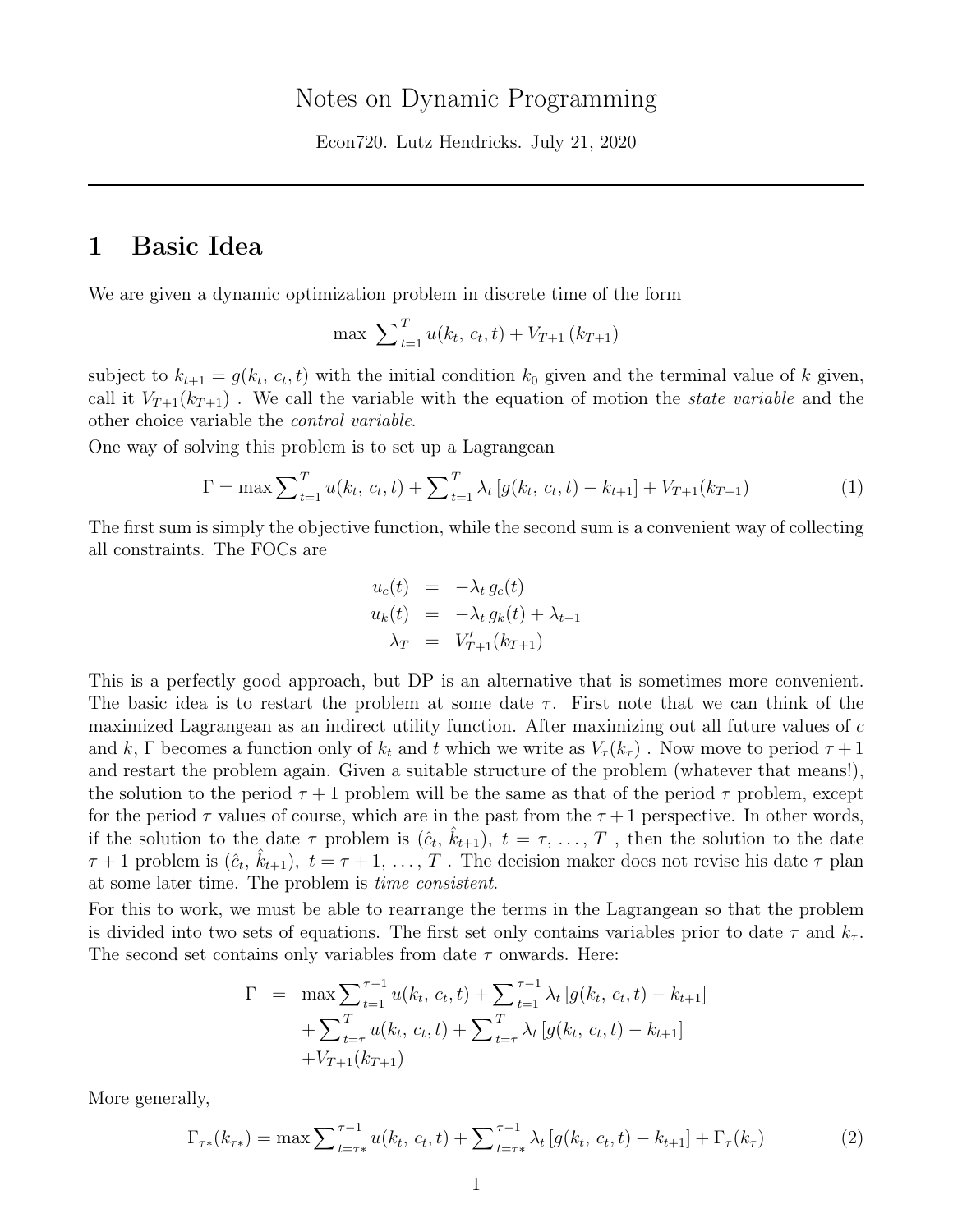If this is true, then we can write the date  $\tau$  problem as

$$
V_{\tau}(k_{\tau}) = \max_{c_{\tau}, k_{\tau+1}} \{ u(k_{\tau}, c_{\tau}, \tau) + \lambda_{\tau} \left[ g(k_{\tau}, c_{\tau}, \tau) - k_{\tau+1} \right] + V_{\tau+1}(k_{\tau+1}) \}
$$
(3)

You can convince yourself that this is true by expanding  $V(.)$  on the right hand side repeatedly. You will recover exactly  $(1)$ , except that there is a " max" for each date. But since the decision maker does not change his mind, these " max" 's are irrelevant.

The interpretation is simple. Given that behavior is optimal from date  $\tau + 1$  onwards, the value of  $k_{\tau+1}$  is given by the indirect utility function  $V_{\tau+1}(k_{\tau+1})$ . The date  $\tau$  decision can then be made by trading off current utility against next period utility.

Another interpretation is given by backward induction. Suppose we start at the last date. The decision problem is then trivial (because  $k_{T+1}$  is given) and we can derive an indirect utility function  $V_T(.)$ . Now step back to date  $T-1$ . Since  $V_T$  embodies optimal choice at  $T+1$ , all we need to do is solve the date T problem treating  $V_T(k_T)$  as if it were a given terminal payoff function. This gives us  $V_{T-1}(.)$  and we can step back one more period.

Yet another interpretation is to think of the date  $\tau$  problem as containing a nested problem (the date  $\tau$  + 1 problem), which can be solved first. All that needs to be known to then solve the full problem is the indirect utility function for the nested problem,  $V_{\tau+1}(.)$ .

# 2 Optimality Conditions

The necessary conditions for an optimum are derived exactly as in a static Lagrangean problem. In fact, there is nothing special at all about maximizing  $V_t(.)$ , except that it depends on the unknown function  $V_{t+1}$ . But this does not matter for the optimality conditions. The only concern is whether  $V_{t+1}(.)$  is well-behaved. Optimality therefore requires

$$
u_c(t) = -\lambda_t g_c(t)
$$
  

$$
\lambda_t = V'_{t+1}(k_{t+1})
$$

This looks profoundly useless because we don't know the derivative of the value function. But we can simply differentiate (3) to get it:

$$
V'_{t}(k_{t}) = u_{k}(t) + \lambda_{t} g_{k}(t)
$$
\n
$$
\tag{4}
$$

This condition is known as the *envelope condition* or the *Benveniste-Scheinkman* condition. Shifting (4) forward by one period, we can obtain an Euler equation

$$
u_c(t) = -g_c(t) [u_k(t+1) - u_c(t+1)/g_c(t+1) g_k(t+1)]
$$
\n
$$
= g_c(t) [g_k(t+1)/g_c(t+1) \cdot u_c(t+1) - u_k(t+1)]
$$
\n(5)

Additional constraints are handled exactly as in the Lagrangean approach: simply add more terms, each with its own multiplier, to the right hand side of (3).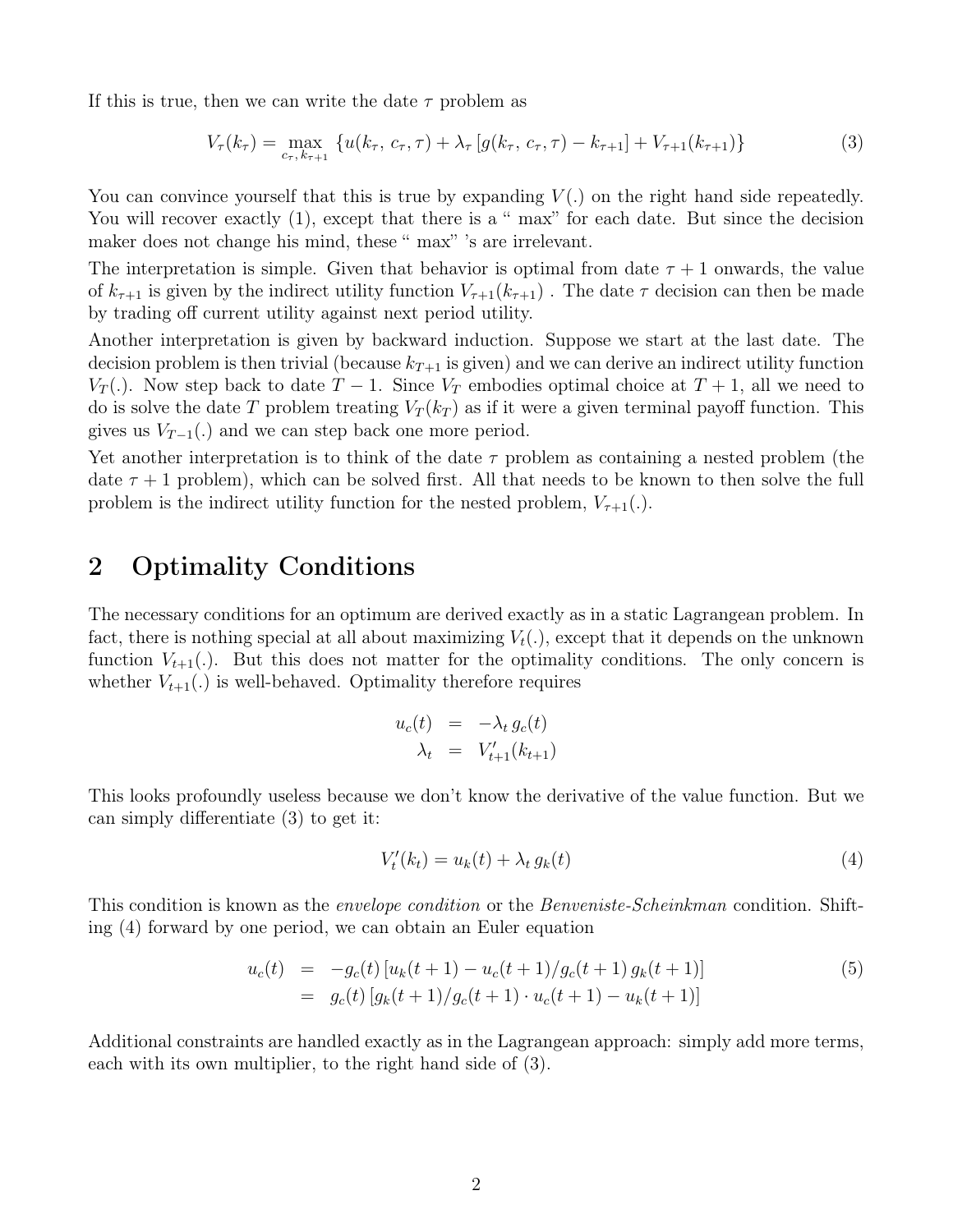#### 2.0.1 Under which conditions does DP work?

Consider a general (deterministic) optimization problem:

$$
\max \sum_{t=0}^{\infty} \beta^t F(x_t, x_{t+1})
$$

subject to

$$
x_{t+1} \in \Gamma(x_t)
$$
  

$$
x_0 \in X \text{ given}
$$

Under which conditions can this sequence problem be represented as a DP of the form

$$
v(x) = \max_{y \in \Gamma(x)} \{ F(x, y) + \beta v(y) \}
$$

Stokey and Lucas (1989, ch. 4) show the following: Assume that

- 1. The feasible set,  $\Gamma(x_t)$ , is non-empty for any  $x_t$  (Assumption 4.1).
- 2. For any feasible plan  $\{x_t\}$  discounted utility is bounded in the sense that  $\lim_{n\to\infty}\sum_{t=0}^n\beta^t F(x_t, x_{t+1})$  $\infty$  (A4.2).
- 3. The solution to the Bellman equation satisfies lim  $\sup_{t\to\infty} \beta^t v(x_t) \leq 0$  for any feasible plan  $\{x_t\}.$

Then solving the sequence problem and solving the DP are equivalent (theorems 4.4 and 4.5). Note how weak these assumptions are. They essentially say:

- 1. The planner cannot reach a state from which no further choices are feasible (a technicality).
- 2. Utility is bounded. Otherwise, there is no problem to be solved.
- 3. The lim sup condition rules out certain degenerate cases where payoffs are delayed forever (see p. 76 of SL).

The problem with the above conditions is that the lim sup condition  $(\#3)$  is hard to check. Alternative sufficient conditions are (SL p. 78):

- The feasible set is a convex subset of  $R<sup>l</sup>$  (A4.3).
- The correspondence mapping today's state into next period's state,  $\Gamma(x)$ , is nonempty, compact-valued, and continuous (A4.3).
- The utility function is bounded and continuous with a discount factor  $\beta < 1$  (A4.4).

These are actually a special case of A4.1 and A4.2 for bounded utility. For the stochastic case, see SL, theorem 9.2. For sufficient conditions such that the optimal plan can be derived from a Bellman equation, see SL, theorem 9.4.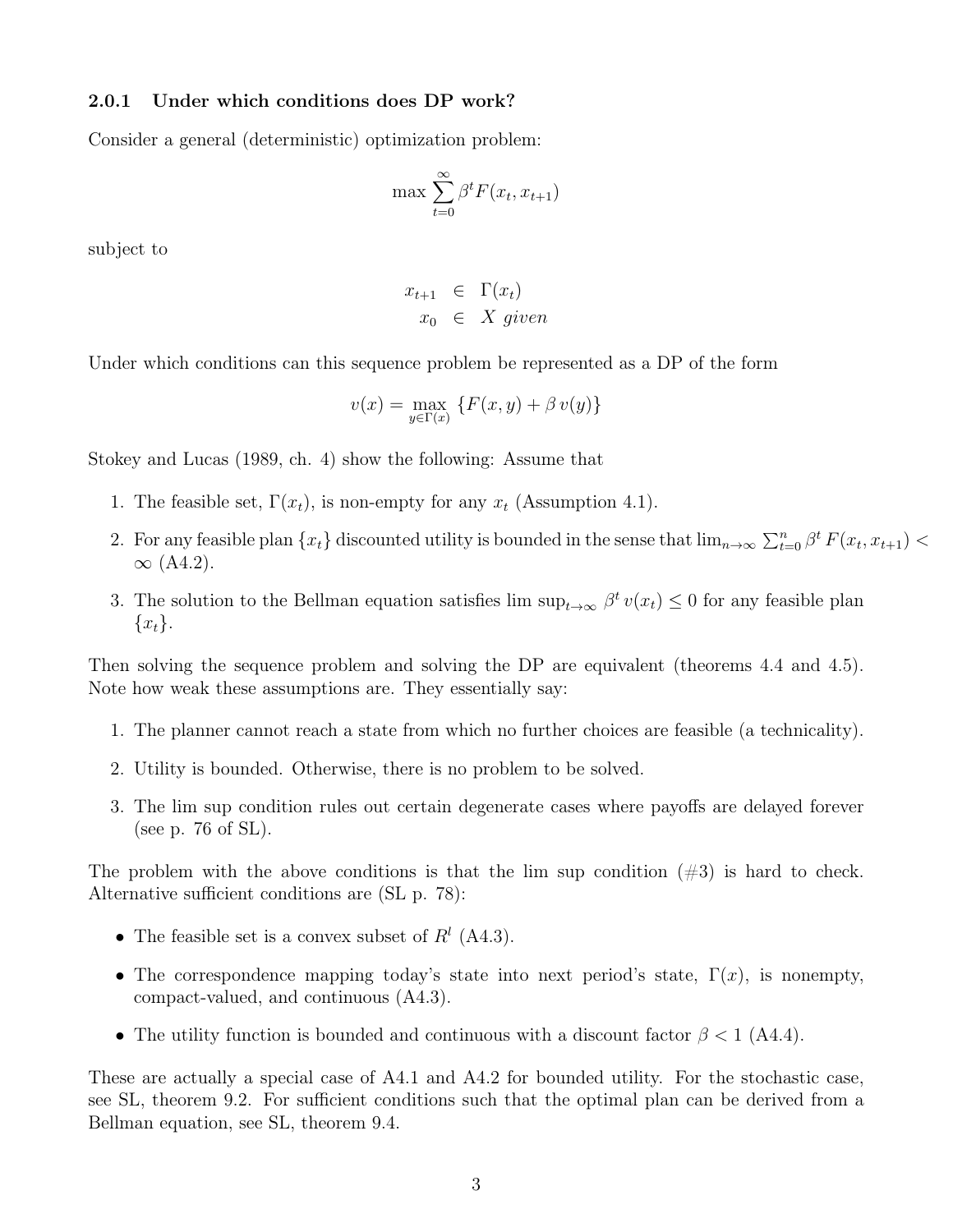## 3 An Example

Consider the following simple example:

$$
\max \ \sum_{t=1}^{T} \beta^t \, u(c_t) + \beta^{T+1} \, V_{T+1}(k_{T+1})
$$

subject to  $k_{t+1} = f(k_t) - c_t$ ,  $k_1$  given.

Mapping this into the general notation:  $q(k, c) = f(k) - c$ . The Euler equation is then the familiar one:  $u_c(t) = f(k_{t+1}) \beta u_c(t+1)$ .

## 4 Stationary DP

Note that DP converts the problem of finding sequences of real variables into the much harder looking problem of finding a sequence of value functions and policy functions  $c_t = h_t(k_t)$ . It is not too surprising that this is often not at all simpler than directly dealing with the Lagrangean.

However, if the problem has an infinite horizon and is stationary (independent of  $t$ ), DP becomes very powerful because it can make use of the fact that  $V_{t+1}(.) = V_t(.)$ , i.e. the value function is the same in every period.

Assume that u and q do not depend on t. The problem is then

$$
\max \sum_{t=1}^{\infty} \beta^t u(k_t, c_t)
$$

subject to  $k_{t+1} = g(k_t, c_t)$  with the initial condition  $k_0$  given (there is of course no terminal condition). Note that we allow for a discount factor in front of  $u$ . The Bellman equation is then

$$
V(k) = \max u(k, c) + \lambda [g(k, c) - kl] + \beta V(k)
$$

It is conventional to drop the time subscripts and use a prime to denote next period variables. Note the  $\beta$  in front of next period's V.

### 4.1 Existence of the optimal policy function

It can be shown that the following conditions are sufficient to guarantee that an optimal policy function exists (Sundaram 12.5; SL):

- $\bullet$  u is bounded and continuous.
- $q$  is continuous.
- The set of feasible actions is a continuous, compact-valued correspondence.

Boundedness of the current reward function is typically violated in economic problems, but in ways that do not matter. For example, in the neoclassical growth model the utility function is typically unbounded, but it is known that attainable utility (given technology and endowments) is bounded.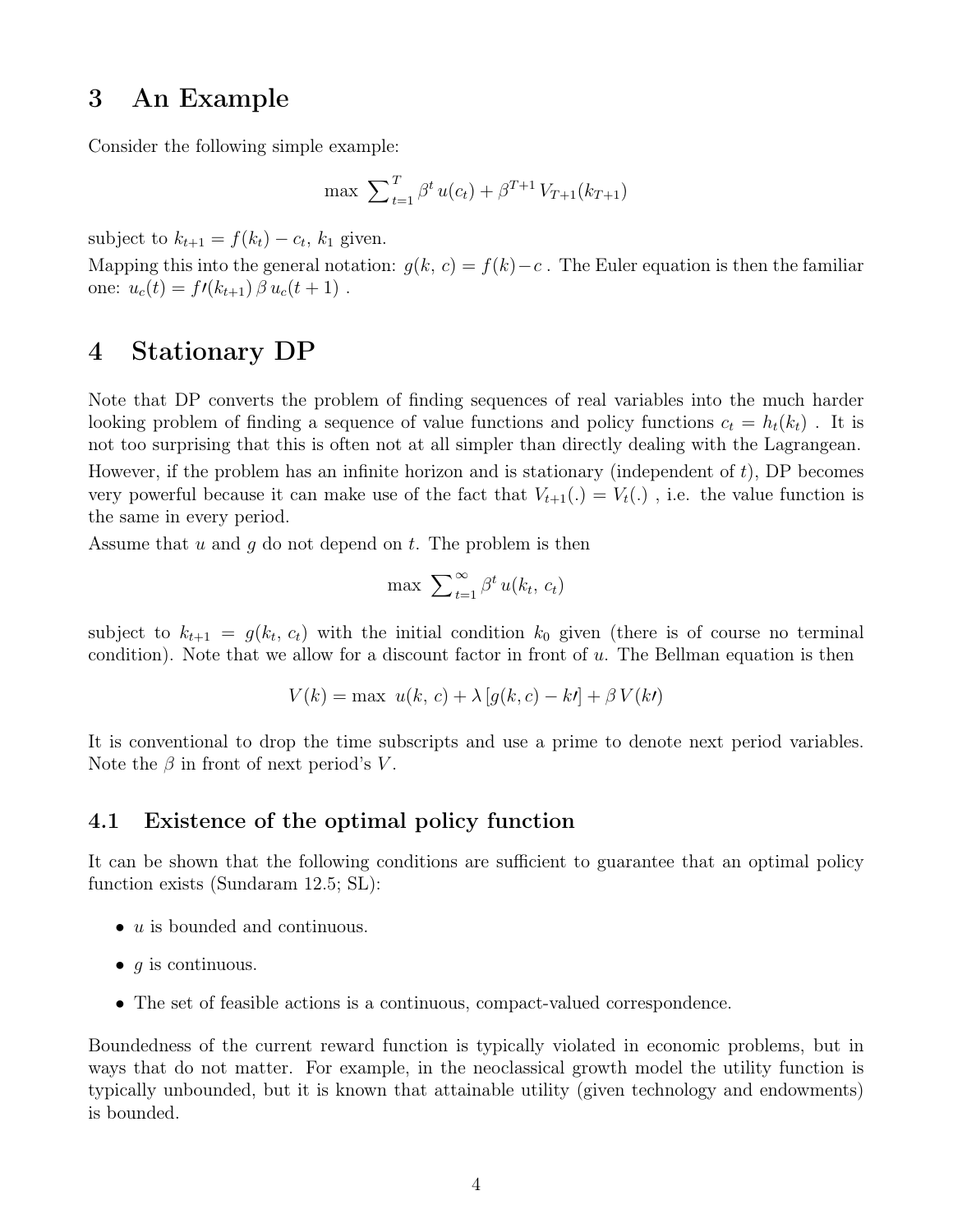### 4.2 Properties of the Value Function

This is a reader's guide to SL ch. 4 and ch. 9, which establish conditions under which the value function has nice properties, such as concavity, continuity, etc. To establish notation, consider the following general problem:

$$
v(x,z) = \sup_{y \in \Gamma(x,z)} \left\{ F(x,y,z) + \beta \int_Z v(y,z') Q(z,dz') \right\}
$$

Here  $x \in X$  denotes the endogenous state variable (e.g. capital), y is the control (e.g. next period's capital stock), and  $z \in Z$  is an exogenous shock which evolves according to the transition function Q.

Example: For a standard growth model,  $k = x, k' = y, z$  is the technology shock.  $F(x, y, z) =$  $u(f(k, z) - k')$ . The Bellman equation is

$$
v(k, z) = \sup_{k' \in \Gamma(k, z)} \left\{ u(f(k, z) - k') + \beta \int_{Z} v(k', z') Q(z, dz') \right\}
$$

where the feasible set of controls is determined by the feasibility constraint:  $k' \in \Gamma(k, z)$  ${k' | k' \le f(k, z)}.$ 

The argument underlying SL argument may be outlined as follows.

- 1. Prove that the Bellman equation, viewed as an operator, is a contraction mapping. Contraction mappings have unique fixed points. Hence, the value function is unique.
- 2. Prove that the Bellman operator maps the space of continuous and bounded functions into itself. Then one value function must be continuous and bounded (the operator has a fixed point in that space). But since the value function is unique, the value function must be continuous and bounded.

The details are unfortunately more complicated (see SL ch. 4 for the deterministic case and ch. 9 for the stochastic case). The properties of the value function are established using a sequence of theorems with ever stricter assumptions and sharper characterizations.

Next, I list a set of *assumptions* that are sufficient (in some combinations) for establishing properties of the value function:

- 1. Let X denote the set of possible values for the endogenous state variable. X is a convex Borel set in  $R^l$  (SL assumption 9.4). In the determinstic case, X is a convex subset of  $R^l$ .
- 2. Let Z denote the set of possible values for the exogenous shock. Z is either countable. Or Z is a compact Borel set in  $R<sup>l</sup>$  and the transition function Q has the Feller property (assumption 9.5).
- 3. Let  $\Gamma$  denote the correspondence describing the constraints. That is,  $\Gamma(x, z)$  is the set of feasible values for the endogenous state next period. Γ is nonempty, compact-valued, and continuous (assumption 9.6).
- 4. The period return function F is bounded, continuous, and  $\beta \in (0,1)$  (assumption 9.7).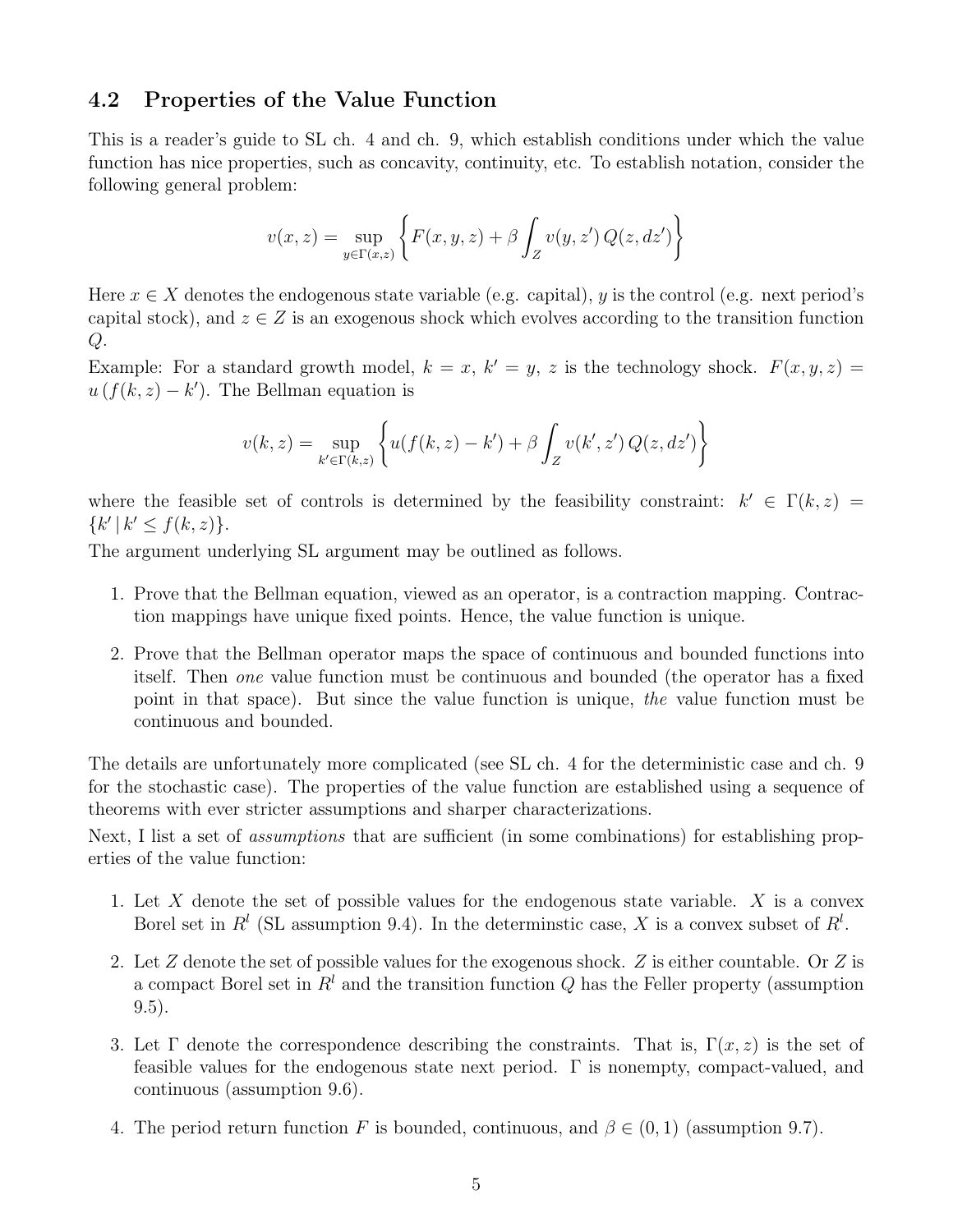- 5. For each  $(y, z)$ , the period return function  $F(., y, z)$  is strictly increasing (assumption 9.8).
- 6. For each z, the set of feasible choices  $\Gamma(x, z)$  is increasing in the sense that  $x' \geq x$  implies  $\Gamma(x, z) \subseteq \Gamma(x', z)$ . In words, larger values of the endogenous state (e.g. more capital) increase the choice set (assumption 9.9).
- 7. For given z, the period utility function is strictly concave (jointly) in  $(x, y)$ . That is  $F(\hat{x}, \hat{y}, z) \ge \theta F(x, y, z) + (1 - \theta) F(x', y', z)$  for any  $\theta \in (0, 1), (x, y),$  and  $(x', y')$ , where  $(\hat{x}, \hat{y}) \equiv \theta(x, y) + (1 - \theta)(x', y')$  (assumption 9.10).
- 8. For given z, the choice set  $\Gamma(x, z)$  is convex in the following sense: Pick any  $\theta \in (0, 1)$ ,  $y \in \Gamma(x, z)$  and  $y' \in \Gamma(x', z)$ . Then  $\theta y + (1 - \theta) y' \in \Gamma(\theta x + (1 - \theta) x', z)$ . Note that y and  $y'$  are chosen for different x values (assumption 9.11).
- 9. For given z, the period utility function  $F(., ., z)$  is continuously differentiable in  $(x, y)$  (assumption  $9.12$ ).
- 10. For given  $(x, y)$ ,  $F(x, y, ...)$  is strictly increasing in the shock (assumption 9.13).
- 11. For given x,  $\Gamma(x,.)$  is increasing in z in the sense that  $z' > z$  implies  $\Gamma(x, z) \subseteq \Gamma(x, z')$ (assumption 9.14).
- 12. The transition function Q is monotone. That is, if  $f: Z \to R$  is nondecreasing, then the "expectation" function  $(Mf)(z) = \int f(z') Q(z, dz')$  is also nondecreasing (assumption 9.15).

A sequence of theorems in SL provide sufficient conditions, drawn from the assumptions above, for various properties of the value function.

Theorem 9.6: If assumptions 9.4-9.7 hold, then the value function is unique.

Theorem 9.7: If assumptions 9.4-9.9 hold, then the value function  $v(., z)$  is strictly *increasing* in the endogenous state  $x$  for any given value of the shock  $z$ .

Theorem 9.8: If assumptions 9.4-9.7 and 9.10-9.11 hold, then the value function is strictly concave in x for each z. The policy correspondence  $G(., z)$  is a *single-valued* function and *continuous*.

Theorem 9.10: If assumptions 9.4-9.7 and 9.10-9.12 hold, then the value function is continously differentiable in x at interior points  $(x_0, z_0)$ . Interior points satisfy  $x_0 \in int X$  and  $g(x_0, z_0) \in$ int  $\Gamma(x_0, z_0)$ .

Theorem 9.11: If assumptions 9.4-9.7 and 9.13-9.15 hold, then  $v(x,.)$  is strictly *increasing* in z.

### 4.2.1 Transition Functions

Transition functions are used to describe the evolution of stochastic shocks over time. Let  $(Z,\Xi)$ be a measurable space. A transition function  $Q: Z \times \Xi \rightarrow [0, 1]$  takes as inputs a value of the shock  $z \in Z$  and a set  $A \in \Xi$ . It returns the probability that next period's shock  $z' \in A$ , given z:  $Pr(z' \in A | z) = Q(z, A)$ . Formally, the function Q must satisfy:

a. For each  $z \in Z$ ,  $Q(z,.)$  is a probability measure on  $(Z,\Xi)$ .

b. For each  $A \in \Xi$ ,  $Q(., A)$  is a  $\Xi$ -measurable function.

The associated conditional expectations operator for any measurable function  $f$  is defined by

$$
(Tf)(z) = \int f(z') Q(z, dz')
$$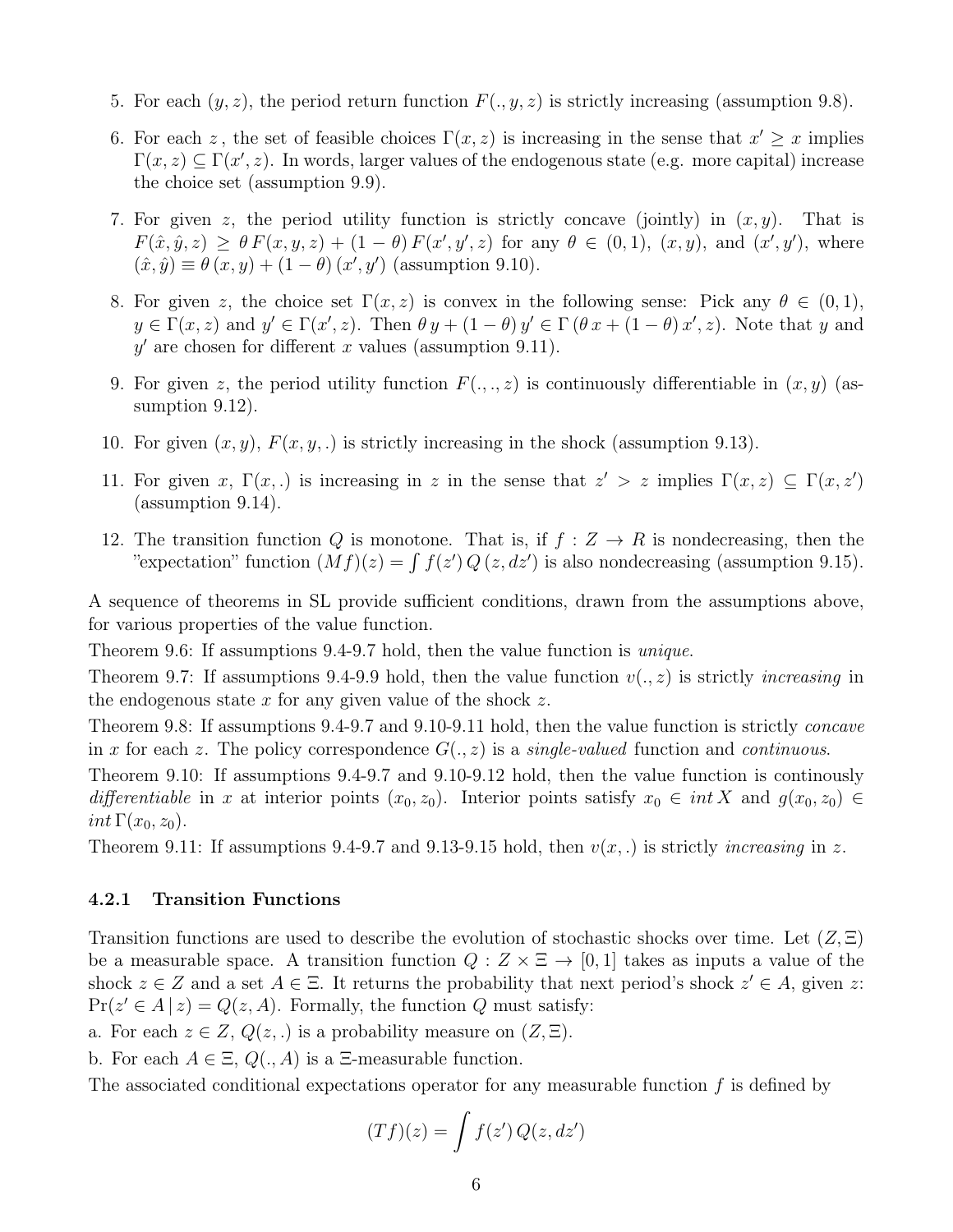This is also called the Markov operator associated with Q.

A transition function Q has the Feller property, if the operator T maps the space of bounded continuous functions into itself. In other words: The conditional expectation  $E\{f(z') | z\}$  is a continuous and bounded function, if f is a continuous and bounded function.

See SL, ch. 8.1 for more detail.

## 5 Guess and Verify

It is sometimes possible to solve explicitly for the value function and the policy function in a DP problem. A common approach is to simply guess the value function and to verify that guess by plugging it into the right-hand-side of Bellman's equation. Then solve the maximization problem, which is now simply a static problem, and verify that the solution, the value function on the left-hand-side, has the conjectured form.

Of course, it is usually impossible to exactly guess the value function, but sometimes its general form can be guessed. For example, one might guess that  $V(k) = A + B \ln(k)$  without being able to guess  $A$  and  $B$ . That is enough. The correct values of  $A$  and  $B$  can be determined as we go along verifying the general form of V .

#### 5.0.1 Example (Dixit, ch. 11)

A consumer maximizes

$$
\sum\nolimits_{t = 0}^\infty \, {\beta^t} \, {c_t^{1 - \sigma}}/{(1 - \sigma)}
$$

subject to  $W_0$  given and  $W_{t+1} = R(W_t - c_t)$ . The gross interest rate R is constant. Bellman's equation is

$$
V(W) = \max \ c^{1-\sigma}/(1-\sigma) + \beta V(R[W-c])
$$

The FOC is

$$
c^{-\sigma} = \beta \, R \, V \prime(W \prime)
$$

and the envelope condition is

$$
V\prime(W) = \beta \, R \, V\prime(W\prime)
$$

which leads to the Euler equation

$$
c^{-\sigma} = \beta R (c \prime)^{-\sigma}
$$

To solve this explicitly, guess that the value function inherits the functional form of the period utility function:

 $V(W) = AW^{1-\sigma}/(1-\sigma)$ . The right-hand-side of Bellman's equation is then  $c^{1-\sigma}/(1-\sigma)$  +  $\beta A R^{1-\sigma} (W-c)^{1-\sigma}/(1-\sigma)$ . The first-order condition becomes  $c^{-\sigma} = \beta A R^{1-\sigma} (W-c)^{-\sigma}$ , which can be solved for the policy function

$$
c(W) = W/(1 + [\beta \, A \, R^{1-\sigma}]^{1/\sigma})
$$

Substituting this into the right-hand-side of Bellman's equation yields

$$
AW^{1-\sigma}/(1-\sigma) = [W/(1+B)]^{1-\sigma}/(1-\sigma) + \beta AR^{1-\sigma} (W (1-1/[1+B]))^{1-\sigma}/(1-\sigma) \qquad (6)
$$